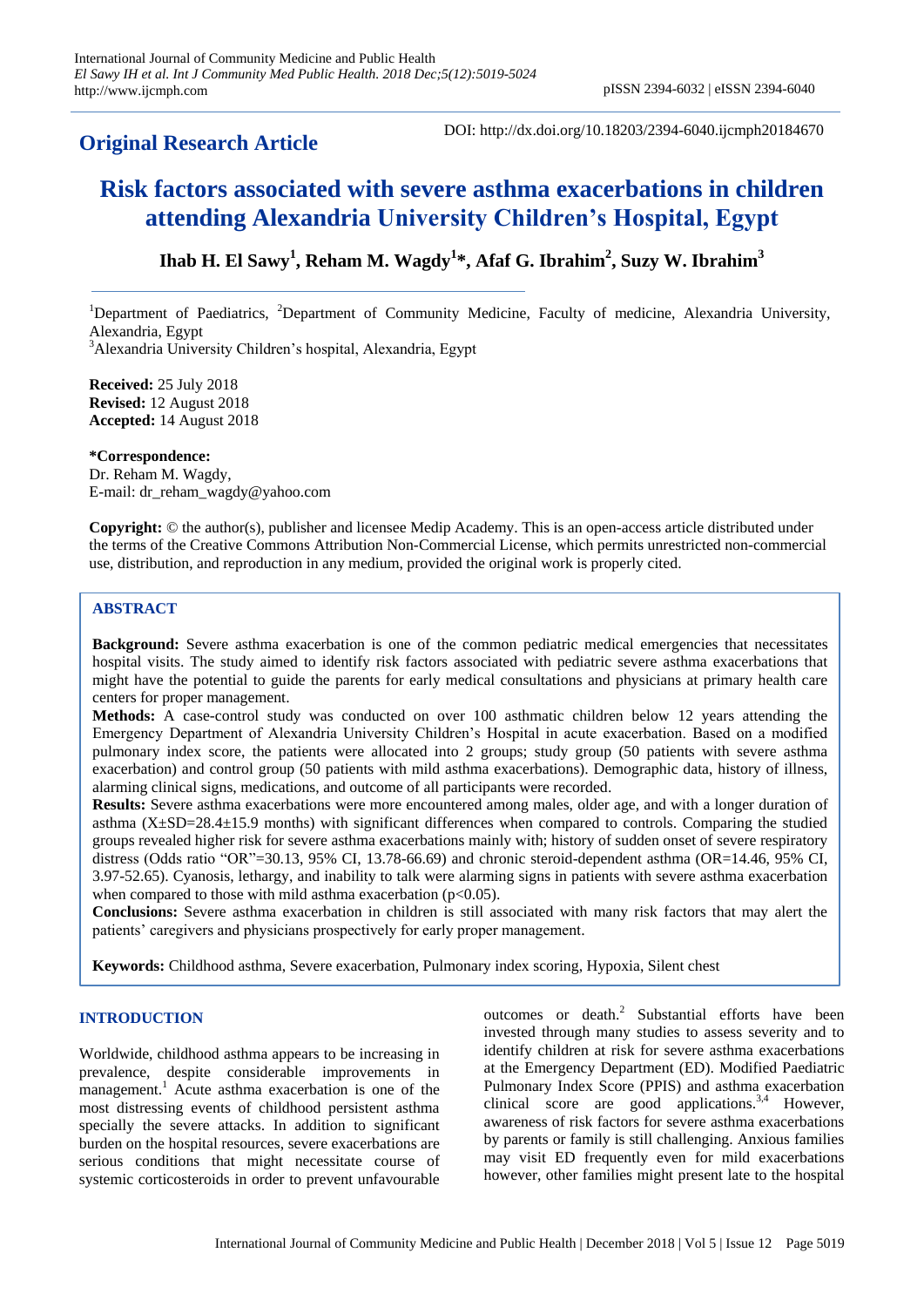with severe attacks. The current study was conducted for identification of risk factors associated with pediatric severe asthma exacerbations that might have the potential to guide the parents for early medical consultations and physicians at primary health care centres for proper management.

#### **METHODS**

## *Ethical considerations*

Ethical approval was obtained from the Ethical Review Committee, Alexandria University, Egypt. Informed consents were obtained from all patients' caregivers.

#### *Study settings and design*

The current study was case control study. It was conducted over asthmatic children who attended ED of Alexandria University Children's Hospital due to exacerbation of their asthma symptoms during the period from April 2011 to March 2012.

# *Study population*

The current study included 100 children; 50 cases presented with severe asthma exacerbations (study group) and 50 children presented with mild asthma exacerbations (control group).

#### *Inclusion criteria*

Children diagnosed as persistent bronchial asthma and presenting during acute asthma exacerbation were included in the study provided that their ages ranged between 3-12 years. Asthmatics older than 3 years were selected to avoid misdiagnoses with bronchiolitis and transient wheezing of early childhood which disappear by 3 years old. Cases were selected consecutively from ED and the asthma exacerbation severity was assessed according to modified PPIS by Carroll et al before receiving medications.<sup>5</sup> Mild attacks scored from 6-9 while severe attacks scored from 15-18.

#### *Exclusion criteria*

Asthmatic children with other associated illnesses or underlying diseases that may affect asthma exacerbation severity were excluded from our study e.g. congenital heart disease, pneumonia, cystic fibrosis, immunodeficiency disease, ciliary dyskinesia etc.

#### *Methods*

The study was based on collecting demographic data, history data, alarming signs, medications and patient's outcome through patients questionnaire and examination. Demographic data of the patients included age, gender and age of onset of asthma. The following history data related to their disease status were recorded; history of chronic steroid intake, prior intensive care admission, prior mechanical ventilation for asthma, recurrent visits to ED in the past 48 hours, sudden onset of severe respiratory distress, poor compliance with therapy, poor recognition of severity of attack by patients' family or their physician, prior use of systemic corticosteroid in last year, previous history of respiratory arrest or hypoxic seizures/encephalopathy, over-reliance on short acting β2-agonist inhaler therapy and previous history of delay hospital or intensive care unit admission. Thorough clinical examination was done and focused on the level of consciousness, cyanosis and talking pattern.

In addition, oxygen saturation (SpO**2**%) by pulse oximeter and PEFR by Wrights peak flowmeter for cooperative children ≥6-year-old were measured. Arterial blood gases were only measured for cases admitted to PICU. The treatment protocol used for asthma exacerbation was adopted by the Pediatric Department, Faculty of Medicine, Alexandria University, and all given medications were recorded.<sup>6</sup> Patients' outcome (recovery and discharging from ED, admission to hospital or Pediatric Intensive Care Unit (PICU), or death) were recorded.

#### *Statistical analysis*

Data were checked and analysed by SPSS system files (SPSS package version 18). A Chi-squared or Fisher exact test was used to compare categorical variables. Continuous variables were determined by Student's t-test or univariate analysis. All continuous data are expressed as means±standard deviation. A two-tailed p value of <0.05 was considered statistically significant.

#### **RESULTS**

One hundred asthmatic children presented to ED with asthma exacerbation between age of 3 and 11 years were enrolled in the current study. The patients with severe asthma exacerbations were older in age when compared to those with mild asthma exacerbations  $(X \pm SD = 6.9 \pm 1.4$ versus  $5.2\pm1.4$  years,  $p<0.0001$  (Table 1). Male percentage was significantly higher in the study group than in the control group  $(70\% \text{ versus } 46\%, \text{ p=0.015}).$ Also, the duration of asthma illness was significantly longer in the study group compared with controls  $(X\pm SD=28.4\pm 15.9$  versus  $16.7\pm 13.5$  months, p<0.0001).

After analysing the history data of the patients' illness (Table 2), the following risk factors were found to occur more likely among patients with severe asthma exacerbations when compared to those with mild asthma exacerbations; history of sudden onset of severe respiratory distress (odds ratio (OR)=30.13, 95% CI; 13.78-66.69), history of steroid-dependent asthma (OR=14.46, 95% CI; 3.97 to 52.65), history of previous admissions to ICU (OR=13.5, 95% CI; 2.93-62.21), history of poor compliance to therapy (OR=10.1, 95% CI; 3.6-28.1), history of delayed hospital admission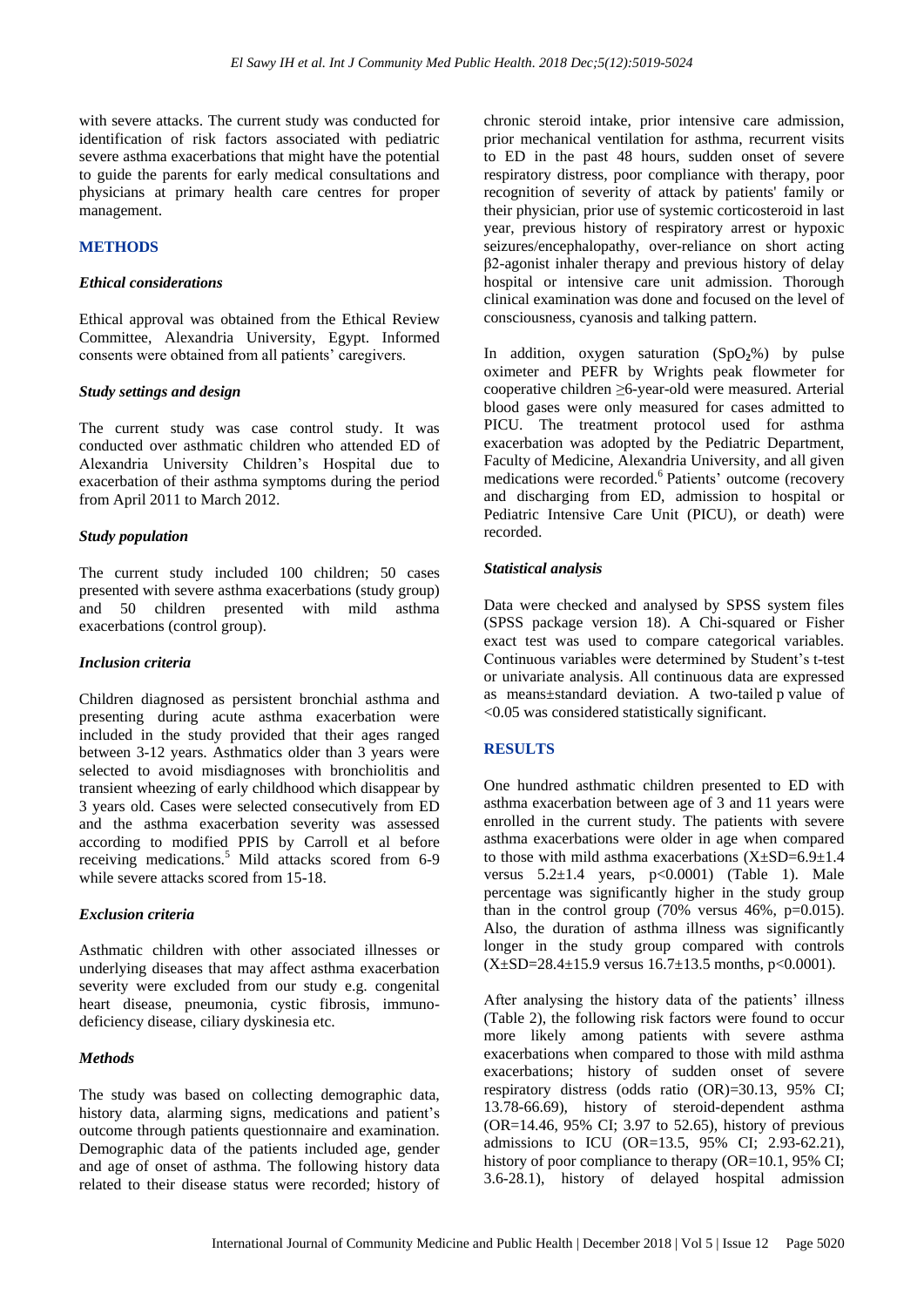(OR=10.2, 95% CI; 3.4-30.6), history of respiratory arrest (OR=9.03, 95% CI; 2.46-33.12), history of prior use of systemic corticosteroid in last year (OR=8.22, 95% CI; 1.33-49.23), history of over-reliance on rapid short acting β2 agonist inhaler therapy (OR=8, 95% CI; 3.36-20.38), history of recurrent visits to emergency unit in last 48 hours (OR=7.87, 95% CI; 1.07-57.56) and history of prior mechanical ventilation for asthma exacerbation (OR=5.27, 95% CI; 1.08-25.79). On the other hand, cases with history of poor recognition of the severity of the attack and history of hypoxic seizures were weakly associated with severe asthma exacerbation (OR=2.25, 95% CI; 0.17-7.14 and OR=7.70, 95% CI; 0.78-75.77, respectively).

**Table 1: Comparison between the studied groups as regards age, gender and duration of disease.**

| <b>Study group (patients with severe)</b><br>asthma exacerbation)<br>$(N=50)$ |      |          | P value |                                                                                                                  |  |
|-------------------------------------------------------------------------------|------|----------|---------|------------------------------------------------------------------------------------------------------------------|--|
| N <sub>o</sub>                                                                | $\%$ | No.      | $\%$    |                                                                                                                  |  |
|                                                                               |      |          |         |                                                                                                                  |  |
| 35                                                                            | 70   | 23       | 46      |                                                                                                                  |  |
| 15                                                                            | 30   | 27       | 54      | $0.015*$                                                                                                         |  |
|                                                                               |      |          |         |                                                                                                                  |  |
| $5 - 11$                                                                      |      | $3-10$   |         | $< 0.0001*$                                                                                                      |  |
| $6.9 \pm 1.4$                                                                 |      |          |         |                                                                                                                  |  |
|                                                                               |      |          |         |                                                                                                                  |  |
| $6 - 84$                                                                      |      | $5 - 72$ |         | $< 0.0001*$                                                                                                      |  |
| $28.4 \pm 15.9$                                                               |      |          |         |                                                                                                                  |  |
|                                                                               |      |          |         | <b>Control group (patients with</b><br>severe asthma exacerbation)<br>$(N=50)$<br>$5.2 + 1.4$<br>$16.7 \pm 13.5$ |  |

\*significant at p≤0.05.

# **Table 2: Comparison between cases and controls concerning patients' history profile of bronchial asthma.**

| <b>History of asthma</b>                                                    | <b>Study group</b><br>$(N=50)$ |      | <b>Control group</b><br>$(N=50)$ |          | <b>Odds</b><br>ratio | 95% confidence<br>interval |
|-----------------------------------------------------------------------------|--------------------------------|------|----------------------------------|----------|----------------------|----------------------------|
|                                                                             | No.                            | $\%$ | No.                              | $\%$     |                      |                            |
| Chronic steroid-dependent asthma                                            | 24                             | 48   | 3                                | 6        | 14.46                | 3.97 to 52.65              |
| <b>Prior intensive care admission</b>                                       | 18                             | 36   | $\mathfrak{D}$                   | 4        | 13.5                 | 2.93-62.21                 |
| <b>Prior mechanical ventilation for asthma</b>                              | 9                              | 18   | $\mathfrak{D}$                   | 4        | 5.27                 | 1.08-25.79                 |
| Recurrent visits to emergency unit in last 48 hrs                           | 50                             | 100  | 46                               | 92       | 7.87                 | 1.07-57.56                 |
| Sudden onset of severe respiratory distress                                 | 50                             | 100  | 8                                | 16       | 30.38                | 13.78-66.96                |
| Poor compliance with therapy                                                | 29                             | 58   | 6                                | 12       | 10.13                | 3.65-28.13                 |
| Poor recognition of severity of attack                                      | 10                             | 20   | 5                                | 10       | 2.25                 | $0.17 - 7.14$              |
| Prior use of systemic corticosteroid in last year                           | 50                             | 100  | 44                               | 88       | 8.22                 | 1.33-49.23                 |
| <b>Respiratory arrest</b>                                                   | 10                             | 20   | $\Omega$                         | $\Omega$ | 9.03                 | 2.46-33.12                 |
| Hypoxic seizures/encephalopathy                                             | 3                              | 6    | $\Omega$                         | $\Omega$ | 7.70                 | 0.78-75.77                 |
| Over-reliance on rapid & short acting $\beta_2$ agonist,<br>inhaler therapy | 35                             | 70   | 11                               | 22       | 8.27                 | 3.36-20.38                 |
| Delayed admission to hospital or ICU                                        | 15                             | 30   | $\Omega$                         | $\Omega$ | 10.27                | 3.45-30.62                 |

# **Table 3: Comparison between cases and controls according to associated alarming physical signs during asthma exacerbations.**

| Alarming signs during asthma exacerbation | <b>Study group</b><br>$(N=50)$ |      | Control group<br>$(N=50)$ |       | P <sub>1</sub> |
|-------------------------------------------|--------------------------------|------|---------------------------|-------|----------------|
|                                           | No.                            | $\%$ | N <sub>0</sub>            | $\%$  |                |
| <b>Cyanosis</b>                           |                                | 18.0 | $\Omega$                  | 0.0   | $P = 0.003*$   |
| <b>Talking pattern</b>                    | $(N=50)$                       |      | $(N=49)$                  |       |                |
| 1-Sentences                               | 17                             | 34.0 | 49                        | 100.0 | $P<0.0001*$    |
| 2-Phrases                                 | 21                             | 42.0 | $\Omega$                  | 0.0   | $P < 0.0001*$  |
| 3-Words/unable to speak                   | 12                             | 24.0 | $\Omega$                  | 0.0   | $P=0.0003*$    |
| Lethargy or changed consciousness         |                                | 22.0 | $\theta$                  | 0.0   | $P < 0.0001*$  |

<sup>Y</sup>P: Yates corrected Chi-Square test; \*significant at  $p \le 0.05$ .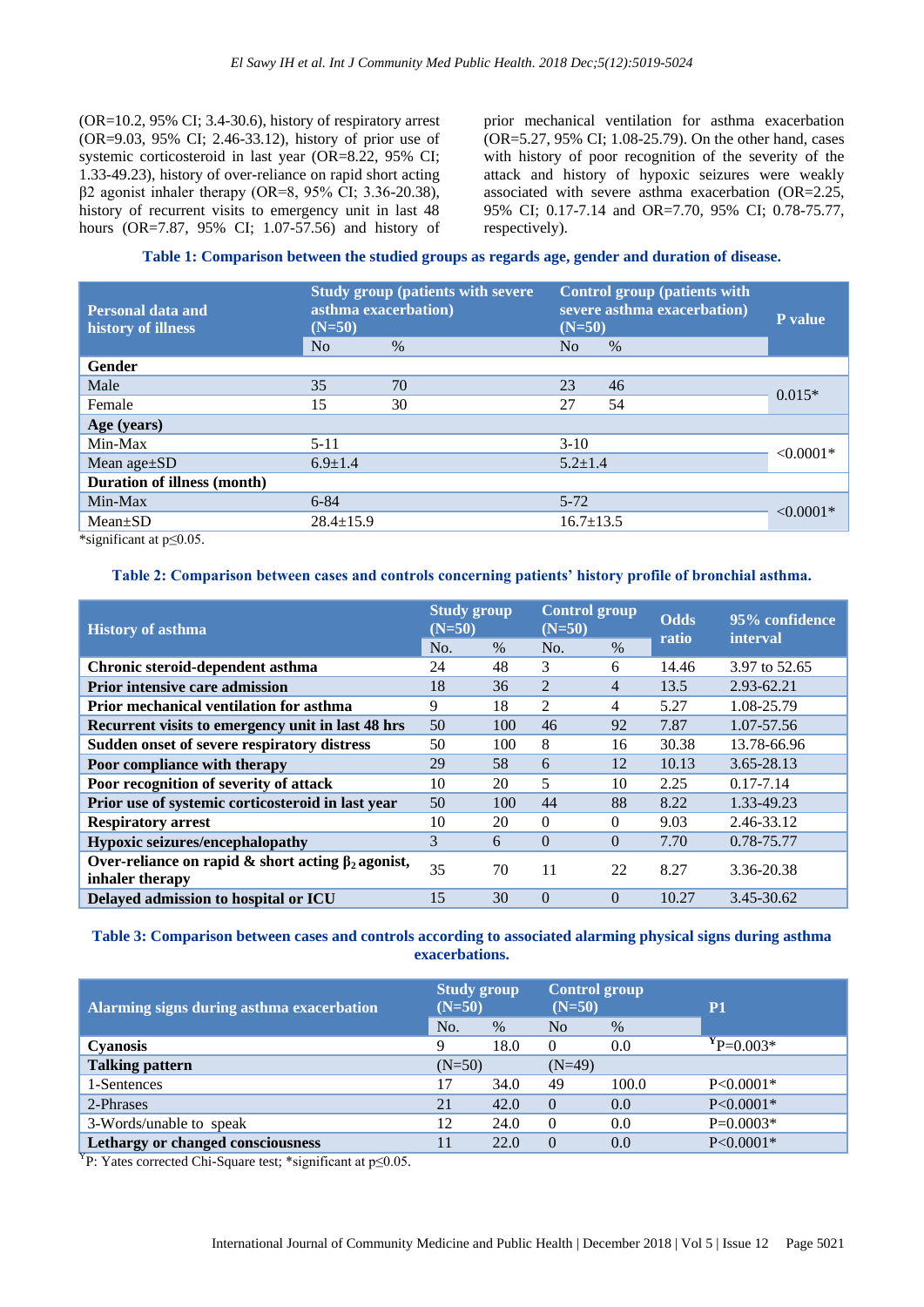| <b>Results</b>           | <b>Cases group</b><br>$(N=50)$ |               | <b>Control group</b><br>$(N=50)$ |               | P <sub>1</sub>   |
|--------------------------|--------------------------------|---------------|----------------------------------|---------------|------------------|
|                          | No.                            | $\frac{0}{0}$ | No.                              | $\frac{0}{0}$ |                  |
| <b>Treatment given</b>   |                                |               |                                  |               |                  |
| Systemic corticosteroids | 50                             | 100           | 6                                | 12            | $< 0.0001*$      |
| Oxygen                   | 19                             | 38.00         | 2                                | 4             | $< 0.0001*$      |
| <b>Sedatives</b>         | 4                              | 8             | $\theta$                         | $\theta$      | $Y_{p=0.117}$    |
| Patients' outcome        |                                |               |                                  |               |                  |
| Sent to home             | 0                              | $\Omega$      | 44                               | 88            | $< 0.001*$       |
| Observed in ER           | 25                             | 50            | 6                                | 12            | $< 0.001*$       |
| Admitted to ward         | 12                             | 24            | $\theta$                         | $\Omega$      | $< 0.0001*$      |
| Admitted to ICU          | 13                             | 26            | $\Omega$                         | $\Omega$      | $FE_{p<0.0001*}$ |
| Deaths                   | 0                              | $\theta$      | $\theta$                         | 0.0           | <b>NA</b>        |

| Table 4: Comparison between cases and controls according to the used medications during asthma exacerbations |
|--------------------------------------------------------------------------------------------------------------|
| and according to patients' outcome.                                                                          |

<sup>Y</sup>P: Yates corrected Chi-Square test; <sup>FE</sup>P: Fisher's exact test; \*significant at  $p \le 0.05$ .

The percentage of patients with severe exacerbation having cyanosis, altered sensorium and talking in words/unable to speak (Table 3) were 18%, 22%, and 24% respectively, while no patients in the control group had these signs  $(p<0.05)$ .

In the current study all the enrolled cases received β2 agonist delivered by nebulizer to relive the exacerbation at ED. Meanwhile, 100% of severe cases received systemic corticosteroid compared to 12% of mild group  $(p<0.0001)$  (Table 4). Also, oxygen supply was used in ED in 38% of cases with severe asthma exacerbation compared to 4% of the cases with mild exacerbation (P=0.0001). Concerning patients' outcome, 26% of the cases with severe exacerbation were admitted to ICU, 24% to wards while the remaining 50% were managed in ED up to 24 hours, while in control group 88% were sent home after receiving inhaled β2 agonist and 12% were observed in ED for 2 hours. These differences in the patients' outcome between the study and control groups were significant  $(p<0.001)$ .

# **DISCUSSION**

Acute asthma exacerbation is the most common cause of childhood emergency department visits and hospitalizations. Adequate management of persistent asthma have been consistently shown to reduce the risk of severe exacerbations.<sup>7</sup> However, some children with persistent asthma who developed one severe exacerbation in the prior year have a two folds increased risk of subsequent severe exacerbations despite use of controller medications suggesting that apart from medical control there are other risk factors for precipitating severe attacks.<sup>8</sup> This study was conducted to identify risk factors of severe exacerbations of asthmatic children to guide the parents for early medical consultations and physicians at primary health care centres for proper management.

Gender, age and disease duration represented the main checked demographic data. In agreement with Schatz et al and Sears et al the study showed that severe asthma exacerbations were affecting more male patients. $9,10$  Also, these severe attacks were frequently encountered among older asthmatic children than younger children. This is contradictory to Engelsvol et al who reported that severe attacks were highly related to younger age.<sup>11</sup> This may be explained in our study by excluding children below 3 years to avoid early transient wheezing. On addition, children with severe asthma exacerbations had longer duration of the disease than in mild exacerbations group. Similarly to this finding, Tsukioka et al concluded that with chronicity of the disease, poor lung function will be more expected and more symptomatology.<sup>12</sup>

Poor asthma control was a risk factor for asthma exacerbations as concluded by Haselkorn et al who studied asthmatic children between 6 to 11 years for risk of severe asthma exacerbation.<sup>13</sup> Yavuz et al found that most of severe asthma exacerbations were among less controlled school children.<sup>14</sup> As in our study, the high risk for severe asthma exacerbation due to poor compliance to therapy was approved by Scarfone et al, Johnston et al and recent GINA guidelines.<sup>15-17</sup> An adherence to daily inhaled corticosteroid (ICS) therapy is the cornerstone of asthma control and discontinuation leads to deterioration of clinical control.<sup>18</sup>About half of the study patients with severe asthma exacerbation were chronic steroid dependent and those were more likely to have severe attacks. Moreover, frequent use of short acting β2 agonist (SABA) medication is a key indicator of poor asthma control as reported by Gibson et al and Butz et al.<sup>19, 20</sup> Our results showed that over reliance on SABA could be an important risk associated with severe exacerbations similar to results found by Paris et al.<sup>21</sup>

History of previous ICU admission in past year, history of recurrent visits to ED in the preceding 48 hours, history of mechanical ventilation and prior use of systemic corticosteroid in last year were highly associated risk factors in children with severe attacks. These findings are in consistent with other similar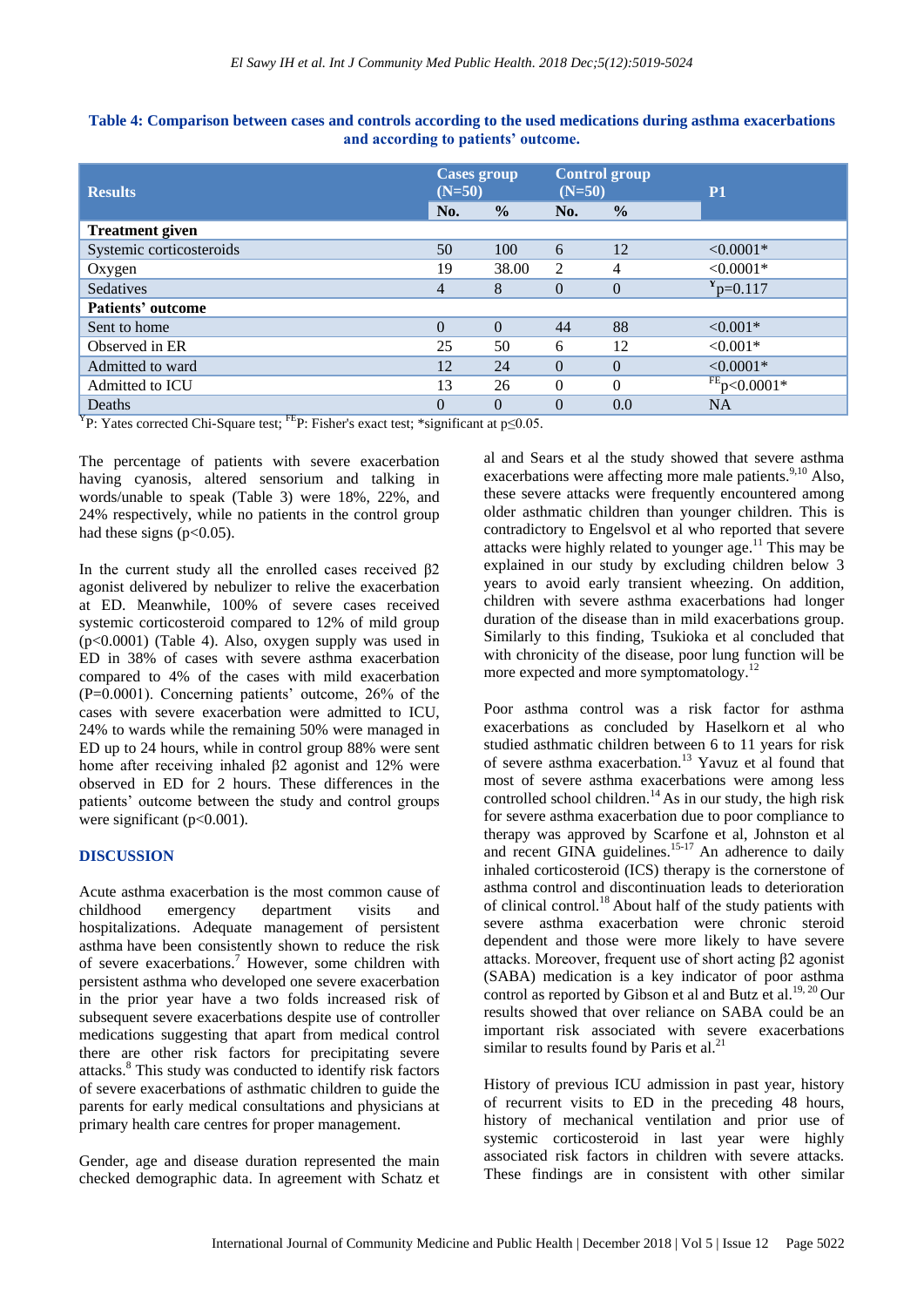studies.22-25 In addition, delayed admission to hospital was important factor for developing severe asthma exacerbation. Renato Stein et al found that the delay may have contributed to the need for ICU admission.<sup>26</sup> In our study, history of hypoxic seizures were weakly associated with severe asthma exacerbation and it was found among 6% of severe asthma exacerbation group. Although, this matched Stein et al (7.5%) but it was contradictory to GINA guidelines and this may be explained by small sample size of the study group.<sup>26,17</sup> Also, we found in our study poor recognition of severity of attack was weakly associated risk factor with severe asthma exacerbations and this may be attributed to illiteracy, lack of health education of caregivers and suboptimal interventions of physicians caring for patients with asthma mainly in poor urban areas.

Our study reported some alarming physical signs as central cyanosis and altered sensorium which were highly associated with severe asthma exacerbation and could be considered red flags for the family or for general practitioners. Similar results were reported by Fábregas et al and Brenner et al. $^{27,28}$  Also, analysis of talking pattern of patients during the exacerbations showed that inability to speak or talking in words were found to be highly associated risk factor for severe asthma exacerbations similar to literature.<sup>29</sup>

Regarding treatment of acute asthma exacerbations at ED, in general, primary treatment included administration of oxygen, inhalation of β2-agonists with or without systemic corticosteroids along with frequent patient monitoring. The current study revealed higher percentage of patients with severe asthma exacerbation received oxygen therapy and systemic corticosteroid when compared to mild asthma exacerbations. On addition, sedation therapy was only used in 8% of the patients with severe asthma exacerbation as it was not recommended except when patient intubated for mechanical ventilation as reported by Camargo et al.<sup>30</sup> As regards the patients' outcome, the percentages of hospitalized patients or those admitted to ICU with severe asthma exacerbations after ED treatment were significantly higher than those with mild asthma exacerbations. These findings are similar to that reported by Kelly et al. $31$  No deaths occurred among the studied cases which matched the average outcome of acute exacerbations published by many authors. $32,33$ 

# *Limitations of the study*

The study was limited by small sample size and the subjectivity for some data. Despite these limitations, the results provided important information regarding the risk factors associated with severe asthma exacerbation in children.

#### **CONCLUSION**

Severe exacerbations might be anticipated for older, male asthmatic children with long disease duration, and with a history profile including a sudden severe respiratory distress in previous attacks, poor drug compliance, chronic steroid-dependent asthma, prior intensive care admission and/or over-reliance on short beta 2 agonists inhaler. During asthma exacerbations, cyanosis, altered sensorium and inability to talk or speaking few words could be considered red flag signs for severe asthma exacerbations.

#### *Recommendation*

Awareness of risk factors related to severe asthma exacerbation in children may alert children' caregivers and physicians for prompt interventions in order to reduce asthma morbidity and mortalities.

#### **ACKNOWLEDGEMENTS**

The authors would like to thank all the staff members of the ED and nursing team of Alexandria University Children's Hospital for their cooperation.

#### *Funding: No funding sources*

*Conflict of interest: None declared Ethical approval: The study was approved by the Institutional Ethics Committee, Alexandria University. Ethical Review Committee of Faculty of Medicine, Alexandria University*

# **REFERENCES**

- 1. Zahran HS, Bailey CM, Damon SA, Garbe PL, Breysse PN. Vital Signs: Asthma in Children — United States, 2001–2016. MMWR. 2018;67(5);149–55.
- 2. Sears MR. Epidemiology of asthma exacerbations. J Allergy Clin Immunol. 2008;122:662-8.
- 3. Hsu P, Lam LT, Browne G. The pulmonary index score as a clinical assessment tool for acute childhood asthma. Ann Allergy Asthma Immunol. 2010;105:425-7.
- 4. Forno E, Celedón JC. Predicting Asthma Exacerbations in Children. Curr Opin Pulm Med. 2012;18(1):63–9.
- 5. Carroll CL, Sekaran AK, Lerer TJ, Schramm CM. A modified pulmonary index score with predictive value for pediatric asthma exacerbations. Ann Allergy Asthma Immunol. 2005;94:355-9.
- 6. Amer Y, Elzalabany M, Omar T, Dowidar N, Badr-Eldin O, Elsawy I, et al. Treatment of Acute Asthma in Children: A Clinical Practice Guideline from the Alexandria University Hospitals, Center for Evidence-Based Clinical Practice Guidelines, Healthcare Quality Directorate and the Alexandria Faculty of Medicine, Department of Pediatrics, Pediatric Respiratory, Allergy & Immunology Unit and Alexandria University Children's Hospital. Conference Paper in GMS e-journal, 2012.
- 7. Wu AC, Tantisira K, Li L, Schuemann B, Weiss ST, Fuhlbrigge AL, et al. Predictors of Symptoms Are